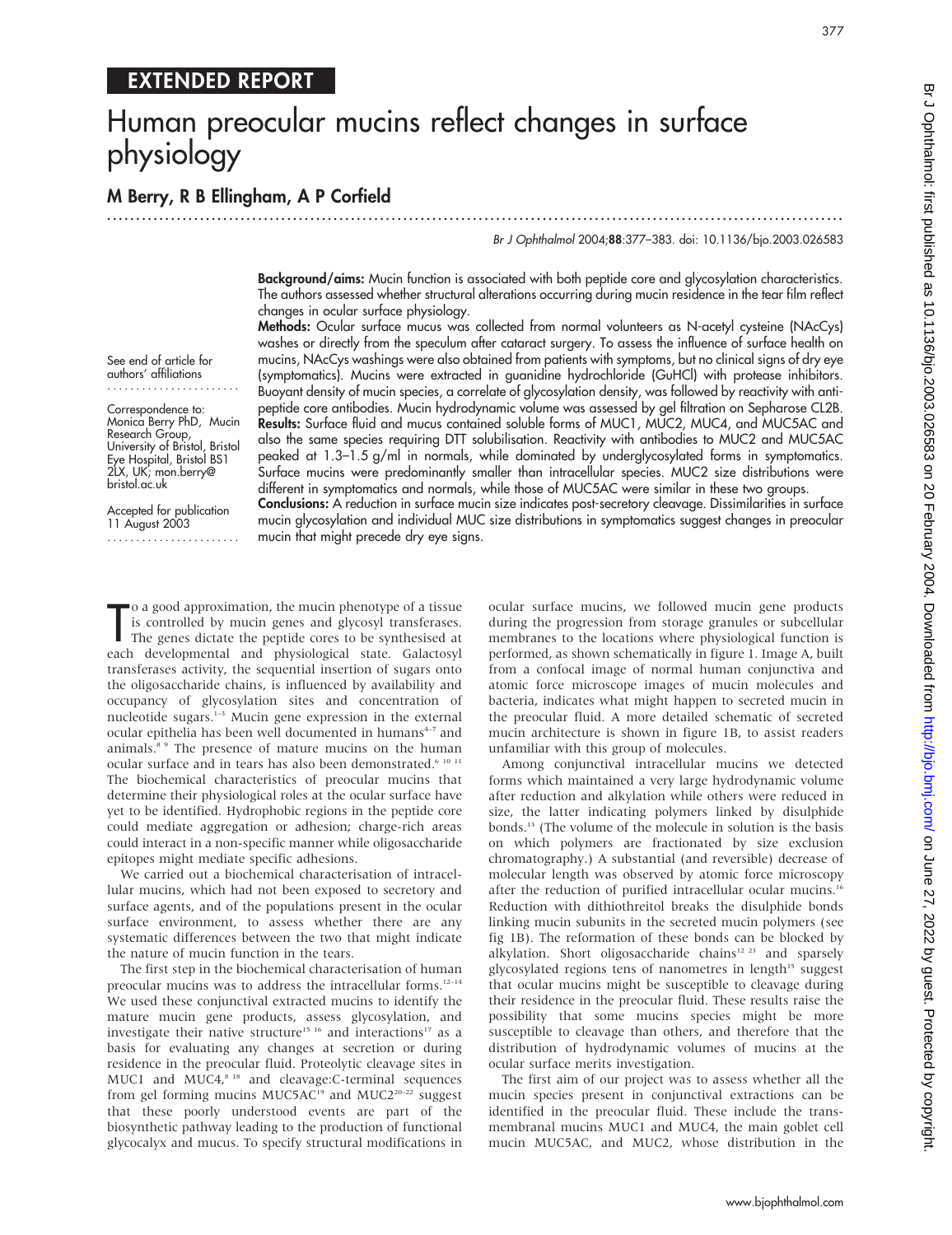

**Figure 1** Mucins and tears. (A1) In the conjunctiva, secreted mucins are stored densely packed and dry in the granules of a goblet cell. On secretion mucin molecules hydrate, increasing thousands-fold in volume. (A2) In the tears, enzymatic activities, including from bacteria (top left), might cause the molecules to become smaller and less glycosylated. (The confocal image of the conjunctiva and goblet cell granules was obtained in collaboration with Julie Crewe. The atomic force microscope images of mucin polymers and bacterium (with extruded exopolysaccharide) were obtained in collaboration with Dr T J McMaster and Debra Brayshaw, HH Wills Physics Laboratory, University of Bristol.) (B) A secreted polymeric mucin is built by c linear concatenation of subunits linked by disulphide bonds. The middle section is a magnification of a subunit structure emphasising the highly O-glycosylated regions. Three common oligosaccharides in human ocular mucins are shown in the lower sextion: Tn, SialylTn and Sialyl-Le<sup>x</sup>. Sugar symbols: N-acetylgalactosamine,  $\blacklozenge$ sialic acid, \*; fucose,  $\diamondsuit$ ; galactose,  $\diamondsuit$ ; N-acetylgluctosamine, ■. Arrows indicate the sites of DTT action; arrowheads the potential proteolytic sites cleaved at or after secretion.

conjunctival epithelium is still unresolved. MUC16, now known to be one of the membrane bound mucins of the ocular surface<sup>24</sup> was not studied.

The second aim was to ascertain which changes, if any, occur during mucin residence on the ocular surface. For this reason normal ocular surface was sampled in two ways: directly, after a short period (10–15 minutes) of accumulation under irrigation during cataract surgery, and after solubilisation by N-acetyl cysteine (NAcCys). The first method was considered akin to extraction from tissue, the second as a direct comparison with patient samples. Preocular mucins were collected from patients with symptoms but no signs of dry eye disease, a group termed symptomatics. These were included to assess whether structural alterations in preocular mucins are sensitive to the quality of the ocular surface.

A comparison between normal surface derived mucins and analogous conjunctiva extracted forms needed to be carried out to enable the detection of pathological changes through non-invasive sampling of the ocular surface.

## **METHODS**

#### Collection of samples

Following the tenets of the Declaration of Helsinki, with informed consent from all subjects and with approval from the committees for ethics in research, ocular surface mucins were obtained from patients and normal volunteers either as N-acetyl cysteine (NAcCys) washings or directly, without chemical alteration, from specula at the end of cataract surgery. NAcCys is a routinely used mucolytic in dry eye syndromes because it solubilises mucins by cleaving disulphide bonds.

A drop (20 µl) of preservative free 5% N-acetyl cysteine (Moorfields Hospital, London, UK) was instilled onto the ocular surface and allowed to dwell for 1 minute while the donor pulled puncta medially out of the lacrimal pool. The accumulated fluid was collected with a sterile plastic pipette (Micropastette, Alpha Laboratories, Eastleigh, UK) and the ocular surface rinsed twice or three times with successive 20 µl aliquots of sterile saline (Minims, Chauvin Pharmaceuticals, Romford, UK) to collect all the dissolved mucus. Each surface fluid sample was immediately mixed with excess 4M GuHCl containing protease inhibitors, $12$  and kept at 4˚C. This method was used to obtain normal NAcCys mucus (repeated sampling of two normal volunteers). NAcCys mucus was obtained with the same method from 42 patients attending a general outpatient clinic at the Bristol Eye Hospital (female/male ratio 8:5). These patients presented with dry eye symptoms (itchiness, dryness) but no clinical dry eye signs (normal tear break up time and Schirmer tests) and therefore could not be assigned to a diagnostic category according to current dry eye diagnostic classifications.25–27

Twelve patients free of ocular surface pathology and who did not complain of any dry eye symptoms (female/male ratio 2:1) allowed us to collect surface mucus accumulated during cataract surgery. All eyes were irrigated during surgery, according to routine procedures. After speculum removal from the eye, at the end of surgery, the mucus was wiped with dry microsponges that were immediately thereafter inserted into GuHCl and protease inhibitors, as above.

#### Extraction and purification of mucins

Conjunctival fragments were extracted in 4M GuHCl with protease inhibitors as previously described.<sup>12</sup> All eyes are collected within 24 hours and processed within 48 hours of death, with continuous 4˚C storage. We have previously shown that this extraction followed by a purification method identical to that followed here for surface samples produces very stable patterns of mucins, irrespective of the donor's age and sex.<sup>12</sup>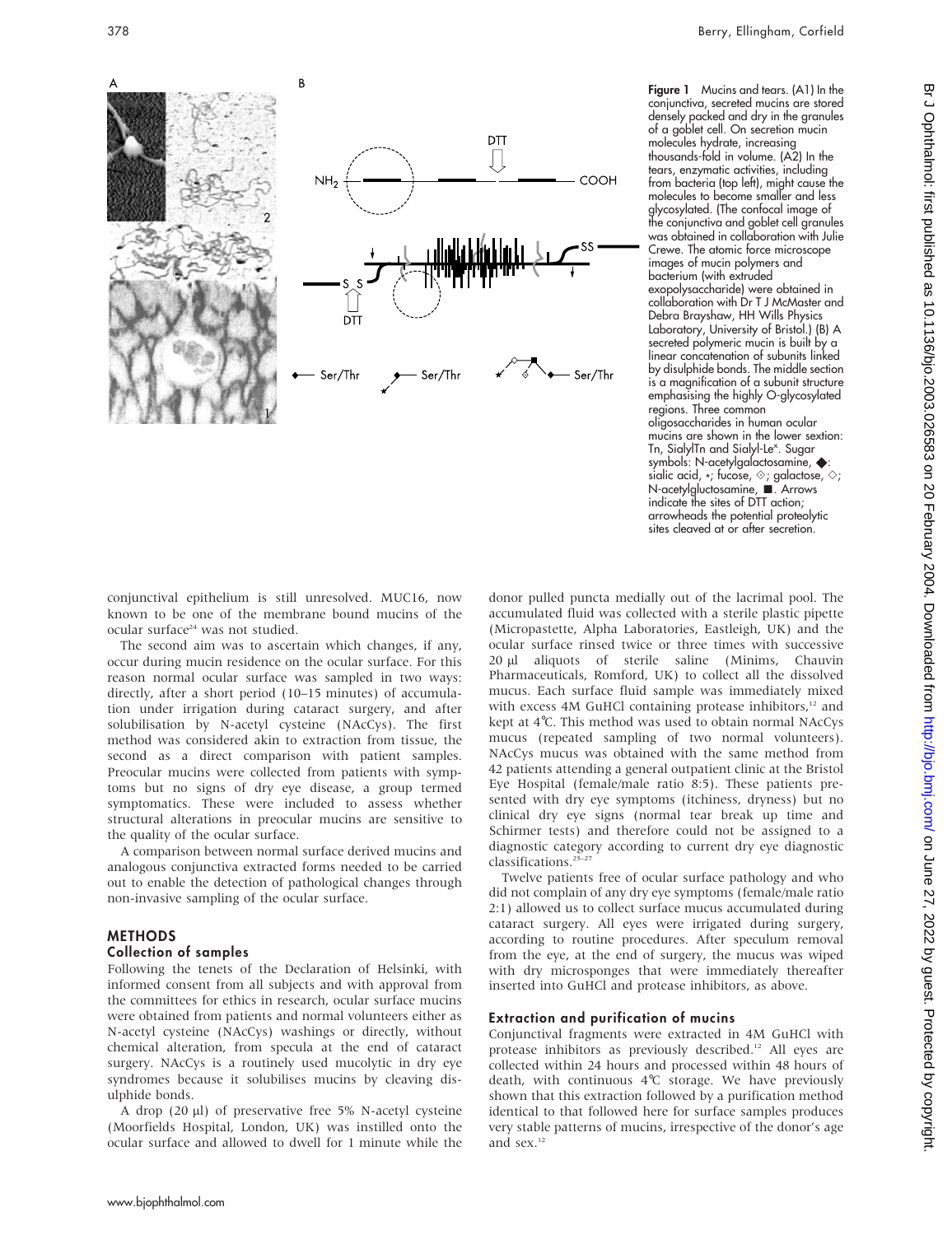For mucus collected without chemical modification, supernatant was removed from the pooled microsponges, which were centrifuged to dryness. A fresh portion of GuHCl containing 10 mM DDT was then added, to obtain a further, DTT, extraction. These, as well as the NAcCys collections, were each mixed with caesium chloride (CsCl, Sigma, Poole, UK) to a starting density of 1.4 g/ml (final volume 13 ml) and centrifuged at 100 000  $g$  for 24 hours at 10°C in a Beckman preparative ultracentrifuge with a 70.1Ti rotor (Beckman Instruments, Palo Alto, CA, USA). Aliquots of 0.5 ml were collected, starting at the top of the gradient, and their density established by weighing. Banding in a CsCl density gradient, the buoyant density of the sample, is dictated by the density of glycosylation, irrespective of molecular size. In such a gradient lipids, peptides, and proteins segregate from mucins, as do nucleic acids.<sup>28</sup>

Hydrodynamic volume distributions were obtained by size exclusion chromatography, in PBS, on Sepharose CL2B (Pharmacia Biotech, Uppsala, Sweden), as previously described.12 Previous experiments indicated that PBS and GuHCl yield very similar elution profiles, suggesting no interactions between mucins and the Sepharose matrix.

#### Mucin identification

The presence of mucins was established by reactivity, on Immobilon (Immobilon P, Millipore, Bedford, MA, USA), with well characterised antibodies to peptide core domains within and outside the tandem repeat region of mucins $29-32$ (table 1). Our previous publications demonstrate that the antipeptide core antibodies reliably recognise discrete mucins present in the ocular tissue and in tears.10 12 14 Reactivity with ocular mucins has also been established on western blots after 1% agarose gel electrophoresis of purified intracellular and surface mucins. Molucella laevis lectin (MLL)<sup>33 34</sup> and antibody TKH2 against Sialyl Tn were used to assess the distribution of Tn and Sialyl Tn epitopes.

Conjunctiva extracted material was reduced and alkylated on Immobilon<sup>35</sup> to assess differences between antibody binding to molecules extracted after disulphide bond cleavage. The exhaustive washes in PBS entailed by the dot blotting method ensured comparable conditions for antibody or lectin binding irrespective of the origin of material.

Reactivities with different antibodies were visualised using appropriate horse radish peroxidase (HRP) tagged secondary antibodies (Sigma) and diaminobenzidine (Sigma), and their intensities assessed by image analysis using LabWorks4 (UVP, Inc, Upland, CA, USA). This automated method integrates grey intensities of equal defined areas and gives a result in arbitraty units. Lack of appropriate standards for individual ocular mucins and possible differences in antibody sensitivity to mucins with different degrees of glycosylation and/or molecular folding, render the assessment of pattern



Figure 2 Reactivity with antibodies against peptide cores of ocular mucins. Ocular mucins were further purified from 1.35– 1.4 g/ml buoyant density range. Lanes 1 and 9: High range molecular weight markers, used to compare different runs. MUC2 reactivity with antibody LUM2-3: lane 2, conjunctival intracellular mucin; lane 3, ocular surface mucin; lane 4, secondary antibody only control. MUC5AC reactivity with antibody 45M1 to MUC5AC C-terminal sequence: lane 5, conjunctival intracellular mucin; lane 6, ocular surface mucin. MUC4 reactivity with antibody 4F12; lane 7, conjunctival intracellular mucin; lane 8, ocular surface mucin.

more informative than that of reactivity magnitude. Therefore, after background subtraction, all results are presented on the same scale, from minimal to maximal intensity of reactivity, to provide a specific qualitative image of the physiologically active proportion of mucins in the sample.

### RESULTS

#### Antibody reactivity with ocular mucins

The ability of established antibodies to the peptide core of MUC5AC, MUC4, and MUC2 (table 1) to cross react with surface mucus and purified human ocular mucins has been assessed on blots of agarose electrophoresis gels (fig 2). Mucin migration into the gel, the mobility, varied depending on the site of collection; intracellular MUC2 was of less or equal mobility to its surface analogue; while surface MUC5AC and MUC4 were less mobile than the respective surface populations. Secondary antibody only control lanes showed no cross reaction, therefore only one is shown in figure 2.

#### Buoyant density distribution of mucin gene products in surface eye mucus

NAcCys collections (that is, reduced before collection) did not contain any microscopic insoluble aggregates that required addition of DTT for solubilisation in guanidine. No loss of sensitivity of reactivity with antibodies occurred after reduction and alkylation on Immobilon.<sup>35</sup>

The four mucin gene products identified in intracellular mucins from conjunctival extractions—namely, MUC1,

| <b>Mucin</b>        | Antibody             | $M/P^*$ | <b>Peptide location</b> | Antibodies were donated<br>by                                    | <b>References</b> |
|---------------------|----------------------|---------|-------------------------|------------------------------------------------------------------|-------------------|
| MUC5AC              | 45M1                 | M       | C terminal              | J Bara                                                           | 29                |
| MUC <sub>5</sub> AC | LUM 5-1              | P       | C terminal to VNTR      | I Carlstedt                                                      | 31                |
| MUC <sub>1</sub>    | BC2                  | M       | <b>VNTR+</b>            | M McGuckin                                                       | 30                |
| MUC <sub>2</sub>    | $LUM2-3$             | P       | C terminal to VNTR      | I Carlstedt                                                      | 31                |
| MUC4                | M4.171 and<br>M4.275 | M       | <b>VNTR</b>             | M McGuckin                                                       | 38                |
| MUC4                | 4F12                 | M       | ASPG <sub>2</sub>       | Developmental Studies<br>Hybridoma Bank,<br>Iowa University, USA |                   |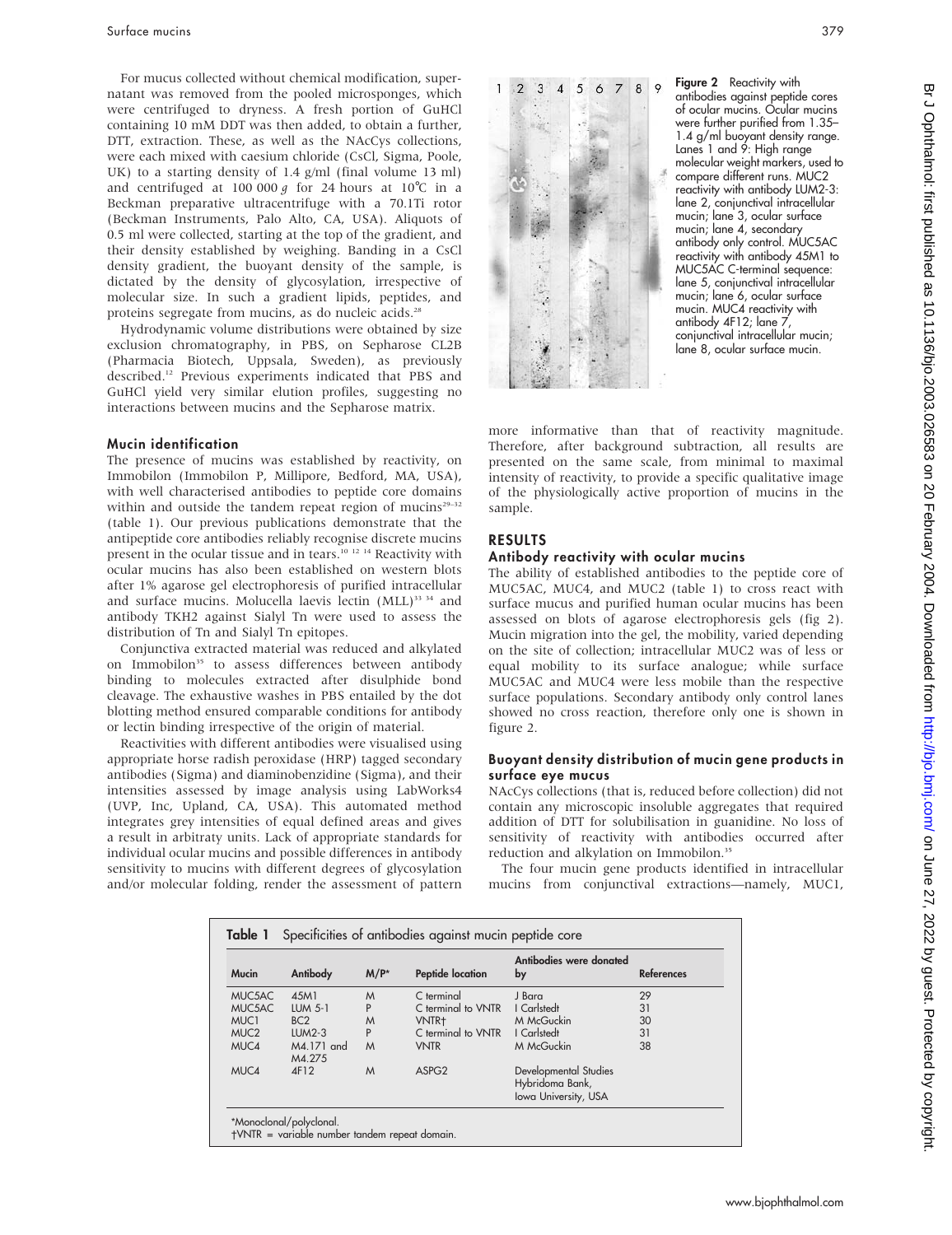

Figure 3 Distribution of mucins across the density gradient. (A) Conjunctiva extracted mucins. Proteins (peptide cores) and mucins with low density of glycosylation band at low buoyant densities on 4M GuHCl/CsCl gradients. The presence of precursors is manifest in the strong reactivity with all anti-mucin antibodies at buoyant densities below 1.3 g/ml. (B) Surface mucins from N-acetyl cysteine washings. Mucins with mature glycosylation, which classically band between 1.3– 1.5 g/ml in these gradients, dominate the patterns of reactivity. (C) Reactivity with LUM5-1 and antiM1 to MUC5AC in N-acetyl cysteine washings from normal volunteers. Surface MUC5AC mucins do not react identically with antibodies to sequences C-terminal to the tandem repeat domain. In mucins extracted from conjunctival tissue the patterns obtained with these two anti-MUC5AC antibodies are very similar.

MUC2, MUC4, and MUC5AC (fig 3A) were identified in the surface mucus collected after NAcCys solubilisation from normal individuals (fig 3B). Reactivity with antibodies to mucin peptide core, except MUC4, peaked in the classic buoyant density range of mature mucins, 1.3–1.5 g/ml. Surface washings lacked mucins with low buoyant density, with the notable exception of MUC4. NAcCys collected surface MUC5AC reacted differently with the two antibodies used, antiM1 and LUM5-1 (fig 3C), unlike conjunctival extractions where the two patterns overlap (not shown).

Normal surface mucus collected without chemical change (that is, directly off the speculum) yielded further mucins on extraction with DDT, suggesting that it contained microscopic insoluble aggregates. Both soluble and insoluble forms contained MUC2 and MUC5AC (fig 4). The pattern of MUC2 reactivity was similar in soluble and insoluble fractions and



Figure 4 Soluble and insoluble mucins in direct collections of surface mucus. (A) Reactivity with LUM2-3 to MUC2 in soluble and insoluble fractions from mucus accumulating on the speculum during cataract surgery. The distribution is markedly different from that of mucins solubilised with NAcCys (solid line). (B) Patterns of LUM5-1 to MUC5AC in soluble (solid symbols) and insoluble (open symbols) fractions from speculum collections. Note the different distribution in NAcCys collections (solid line).

dominated by forms with buoyant density below 1.3 g/ml (fig 4A). Soluble MUC5AC reactivity was shifted at buoyant densities lower than in the insoluble fraction and NAcCys collections from normal ocular surfaces (fig 4B).

Surface mucus of symptomatic patients, with symptoms but no signs of dry eye, was positive with all antibodies to the



Figure 5 Mucins from symptomatic patients. Mucin banding tested with antibodies against MUC1, MUC2, MUC4, and MUC5AC in caesium chloride gradients of preocular fluid collected after NAcCys treatment. Reactivity with these antibodies covers a larger range of buoyant densities than for normal ocular surface mucins.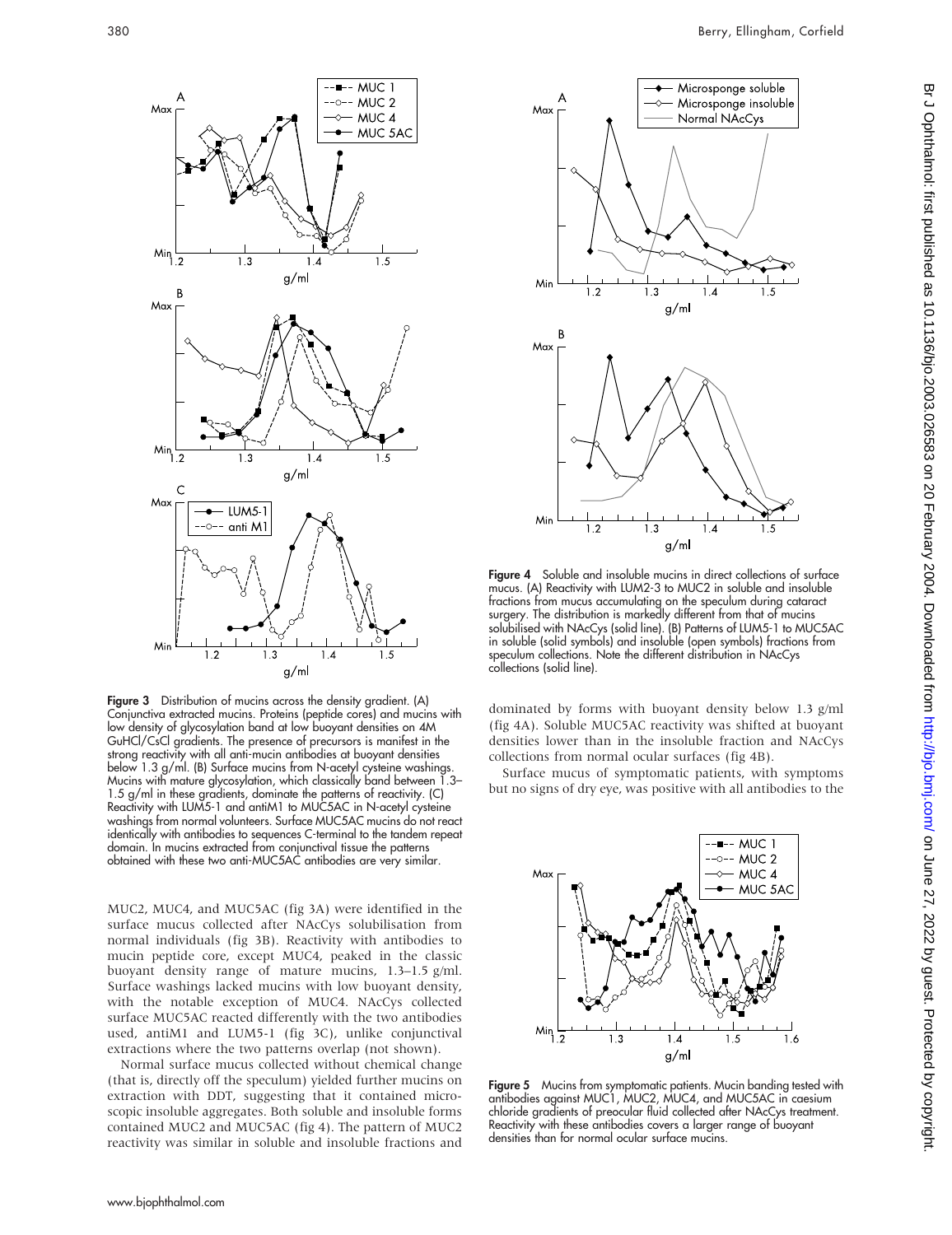four mucins tested in this study (fig 5). The reactivity extended from 1.2 to 1.6 g/ml, and peaked between 1.35 and 1.45 g/ml. Individual mucin patterns were different in normals and symptomatics. MUC1 reactivity was enhanced at low buoyant densities in symptomatics. MUC4 distribution was similar in normals and symptomatics. MUC5AC had both lower and higher buoyant density than in normals. MUC2 was shifted to lower buoyant densities (fig 5).

#### Hydrodynamic volumes of surface MUC2 and MUC5AC

The distribution of hydrodynamic volumes of MUC2 was markedly different in normal (fig 6A) and symptomatic eyes (fig 6B): in normals the most buoyant MUC2 was present throughout the elution, while in symptomatic eyes it was confined to the terminal volume (Vt)—that is,  $\langle 10^5$  Da. Normal surface 1.4–1.5 g/ml MUC2 showed the strongest reactivity in the Vt, while in symptomatics it peaked in the excluded (Vo,  $>4-5\times10^6$  Da) and included (Vi) volumes.

The hydrodynamic volume of MUC5AC was similar in normal (fig 6C) and symptomatic mucus collections (fig 6D), with the exception of 1.3–1.4 g/ml MUC5AC whose hydrodynamic volume was smaller in the latter.

Widespread TKH2 reactivity was observed in normal surface mucins, while Sialyl Tn epitopes were absent from mucins of Vo symptomatic patients. MLL cross reaction, which displays Tn and sialylTn oligosaccharides, decreased steadily with decreasing hydrodynamic volumes in mucins from symptomatic patients.

#### **DISCUSSION**

This study was undertaken to compare representative samples from each phase of mucin biology, from tissue to surface. A comparison of mucin presence and patterns in mucus from normal volunteers and patients was undertaken to establish firstly how normal surface mucins differ from pristine tissue extracted homologues and secondly to assess whether changes in the mucin make-up of the preocular fluid accompany the onset of dry eye symptoms. We did not seek to assess the quantity of mucin in each subpopulation. We used biochemical techniques validated for other mucin systems to ensure, firstly, the collection of the whole complement of mucins (hence the use of DTT and NAcCys), and, secondly, to obtain an optimal separation from other components of cytoplasm or ocular surface fluid (density gradients). Variation in the density of glycosylation is a physiological characteristic of mucins, whose relation to function has yet to be fully understood. In the context of this study a survey of mucin banding in a density gradient can be used to point to the presence of mucin fragments (for example, due to C-terminal cleavage) that change the density of glycosylation and net charge of the molecule.

All mucins identified in conjunctival tissue, gel forming and membrane bound, were found in surface mucus samples, confirming that they are part of the preocular fluid. The normal ocular surface mucus is dominated by mucins with mature glycosylation (that is, 1.3–1.5 g/ml buoyant density fig 3B), decorated by oligosaccharides containing Tn and sialyl Tn epitopes and relatively small hydrodynamic volumes (fig 6A, C). A comparison with the distribution of



Figure 6 Hydrodynamic volume distributions of MUC2 and MUC5AC. Fractionation on Sepharose CL2B of mucins from normal volunteers (A, C) and symptomatic patients (B, D) was performed for mucins in buoyant density ranges of 1.2–1.3 g/ml, 1.3–1.4 g/ml, and 1.4–1.5 g/ml. (A) Normal NAcCys surface. Mucins in the most buoyant fraction are polydisperse, while the reactivity of the MUC2 1.3–1.5 g/ml is restricted to the terminal volume. (B) Symptomatic eye surface. The reactivity of the most buoyant fraction is largely restricted to the terminal volume, while MUC2 1.4–1.5 g/ml reactivity peaks in the excluded and included volumes. (C) Normal NAcCys surface. Reactivity absent in Vo for MUC5AC 1.2–1.3 g/ml, but peaking in Vo for the 1.3–1.4 sample. (D) Symptomatic surface. Note shift to smaller hydrodynamic volumes for MUC5AC 1.3–1.4 g/ml. The arrows denote the start of the excluded (hydrodynamic volume too large to fractionated by Sepharose CL2B, >4–5 10<sup>6</sup>) and terminal volumes (smaller hydrodynamic volume than resolved by Sepharose CL2B,  $<$ 10<sup>5</sup>), respectively.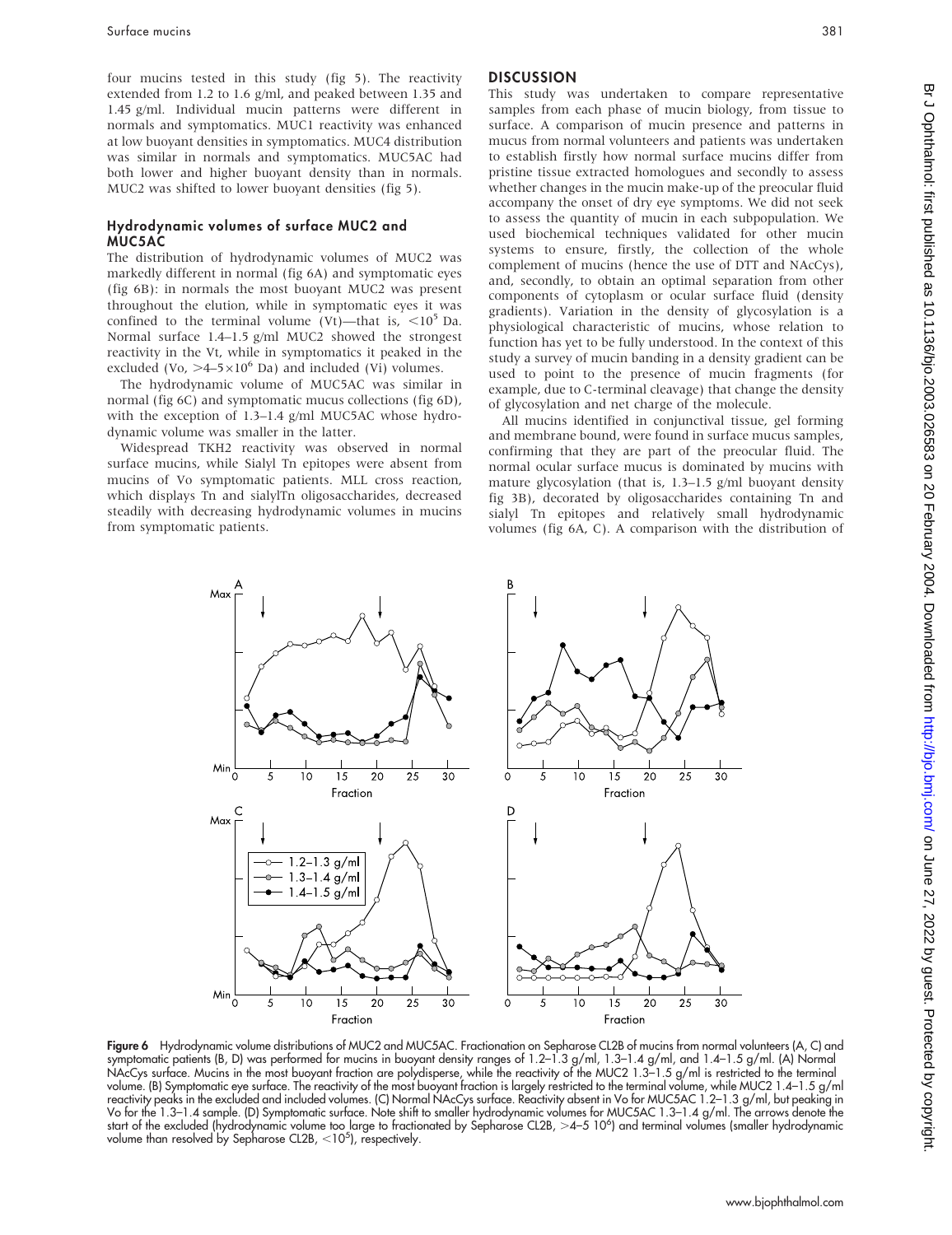hydrodynamic volumes in intracellular, conjunctiva extracted, mucins<sup>12 14</sup> supports the notion that both stored and membrane bound mucins undergo proteolytic cleavage on or after secretion. Formation of microscopic insoluble aggregates with the participation of all mucin gene products appears to be part of the normal mucin alteration at the ocular surface, as evidenced by the DTT solubilised mucins from surface mucus accumulated during cataract surgery. It remains to be established whether these are seeded by hydrophobic entanglements of mucins in the gel, as proposed for tracheobronchial mucins.<sup>36</sup>

Surface mucins have been collected using two methods that are not entirely equivalent. Mucin synthesis is a lengthy process, therefore the increased mucin secretion during the 10–15 minutes of surgery was derived from the intracellular stores of mucin. Continuous irrigation reduced the influence of inflammatory processes on the mucus. Accumulation on the speculum comprised mucus secreted and dislodged by irrigation, and from the tarsal conjunctiva on the removal of the speculum. N-acetyl cysteine, which reduces disulphide bridges, might emphasise changes that only occur in some subunits recovered in different subpopulations from the undivided polymer. Differences in mucin glycosylation in these samples, assayed by banding in density gradients<sup>35 37</sup> and hydrodynamic volume indicated by gel filtration, can therefore be interpreted as evidence for mucin processing at the ocular surface. In particular, differences in reactivity of surface mucins with two antibodies to sequences in MUC5AC peptide outside the variable tandem repeat domains<sup>29 31</sup> (fig 3C) may follow from the cleavage of the C-terminal region containing the epitope. The appearance of high buoyant density MUC2 and MUC5AC in symptomatic eyes (fig 5) suggests either preferential cleavage near a highly glycosylated region (of high negative charge) or an irreversible complexation of mucins with other surface components and decreased removal from the surface. The marked difference in the distribution of hydrodynamic volume of MUC2 in symptomatic eyes (fig 6B) compared with normals suggests that changes in surface mucins precede, or occur without, significant surface pathology. A comparison of MUC5AC (fig 6D) and MUC2 hydrodynamic volume distributions raises the possibility that mucin gene products might be affected to different extents, warranting investigation of more severe disease, within each aetiological grouping.

On a speculative note, while eyes with surface pathology are not harvested for corneal transplants, it might be interesting to consider that some of the conjunctival fragments were derived from eyes with symptoms of dry eye. Using the same techniques described here we concluded that intracellular mucins have remarkably stable distribution patterns in men and women of different ages. Differences between normal and symptomatic surface mucus imply that, in symptomatics at least, mucin alterations occur at or postsecretion and not in the conjunctival tissue itself.

In conclusion, we have shown that mucins resident in the preocular fluid encompass represent intracellular species and that, in a mucin species specific manner, they may be smaller and more sparsely glycosylated than detected within conjunctival tissue. We interpret these changes as post-secretory processing. Alterations in mucin structure reflect the condition of the ocular surface because they occur without clinically detectable (dry eye) signs.

#### ACKNOWLEDGEMENTS

The gift of research antibodies and lectin is gratefully acknowledged. Dr Suma Shankar is thanked for her invaluable help with patient recruitment and sample collection. This study would not have been possible without generous patient cooperation. This project was supported by grants from the Guide Dogs for the Blind (UK) and the Wellcome Trust.

#### Authors' affiliations .....................

M Berry, R B Ellingham, A P Corfield, Division of Ophthalmology, University of Bristol, Bristol Eye Hospital, Lower Maudlin Street, Bristol BS1 2LX, UK

#### **REFERENCES**

- Schachter H, Brokhausen I. The biosynthesis of branched O-glycans. J Exp Biol 1989;43:1–22.
- 2 Hassan H, Reis CA, Bennett EP, et al. The lectin domain of UDP-N-acetyl-Dgalactosamine: polypeptide N-acetylgalactosaminyltransferase-T4 directs its ycopeptide specificities. J Biol Chem 2000;275:38197-205.
- 3 Silverman HS, Parry S, Sutton-Smith M, et al. In vivo glycosylation of mucin tandem repeats. Glycobiology 2001;11:459–71.
- 4 Gipson IK, Inatomi T. Mucin genes expressed by the ocular surface epithelium. Progress Ret Eye Res 1997;16:81-98.
- 5 Inatomi T, SpurrMichaud S, Tisdale AS, et al. Expression of secretory mucin genes by human conjunctival epithelia. Invest Ophthalmol Vis Sci 1996;37:1684–92.
- 6 Pflugfelder SC, Liu ZG, Munroy D, et al. Detection of sialomucin complex (MUC4) in human ocular surface epithelium and tear fluid. Invest Ophthalmol Vis Sci 2000;41:1316–26.
- 7 McKenzie RW, Jumblatt JE, Jumblatt MM. Quantification of MUC2 and MUC5AC transcripts in human conjunctiva. Invest Ophthalmol Vis Sci 2000;41:703–8.
- 8 PriceSchiavi A, Meller D, Jing X, et al. Sialomucin complex at the rat ocular surface: a new model for ocular surface protection. Biochem J 1998;335:457–63.
- 9 Tei M, Moccia R, Gipson IK. Developmental expression of mucin genes ASGP (rMuc4) and rMuc5ac by the rat ocular surface epithelium. Invest Ophthalmol Vis Sci 1999;40:1944–51.
- 10 Ellingham RB, Myerscough N, Gout II, et al. Soluble mucins in human aqueous tears. Biochem Soc Trans 1997;25:12S.
- 11 Jumblatt MM, McKenzie RW, Jumblatt JE. MUC5AC mucin is a component of the human precorneal tear film. Invest Ophthalmol Vis Sci 1999;40:43–9.
- 12 Berry M, Ellingham RB, Corfield AP. Polydispersity of normal human onjunctival mucins. Invest Ophthalmol Vis Sci 1996;37:2559-71.
- 13 Ellingham RB, Berry M, Stevenson D, et al. Secreted human conjunctival mucus contains MUC5AC glycoforms. Glycobiology 1999;9:1181–9. 14 Berry M, Ellingham RB, Corfield AP. Membrane-associated mucins in normal
- 
- human conjunctiva. Invest Ophthalmol Vis Sci 2000;41:398–403.<br>15 **McMaster TJ**, Berry M, Corfield AP, *et al.* Atomic force microscopy of the<br>submolecular architecture of hydrated ocular mucins. Biophys J 1999;77:533–41.
- 16 Round A, Berry M, McMaster T, et al. Heterogeneity and persistence length in human ocular mucins. Biophys J 2003;(in press).
- 17 Berry M, McMaster TJ, Corfield AP, et al. Exploring the molecular adhesion of ocular mucins. Biomacromolecules 2001;2:498–503.
- 18 Hartman ML, Baruch A, Ron I, et al. MUC1 isoform specific monoclonal antibody 6E6/2 detects preferential expression of the novel MUC1/Y protein in breast and ovarian cancer. Int J Cancer 1999;82:256–67.
- 19 Davies JR, Svitacheva N, Lannefors L, et al. Identification of MUC5B, MUC5AC, and small amounts of MUC2 mucins in cystic fibrosis airway secretions. Biochem J 1999;344:321-30.
- 20 Herrmann A, Davies JR, Lindell G, et al. Studies on the "insoluble" glycoprotein complex from human colon. Identification of reductioninsensitiveMUC2 oligomers and C-terminal cleavage. J Biol Chem 1999;274:15828–36.
- 21 Roberton AM, Mantle M, Fahim EF, et al. The putative 'link' glycopeptide associated with mucus glycoproteins. Biochem J 1989;261:637–47.
- 22 Khatri IA, Forstner GG, Forstner JF. Susceptibility of the cysteine-rich N-terminal and C-terminal ends of rat intestinal mucin muc 2 to proteolytic cleavage. Biochem J 1998;331:323–30.
- 23 Hicks SJ, Carrington SD, Corfield AP. Secreted canine ocular mucins have truncated oligosaccharides. Invest Ophthalmol Vis Sci 1996;37.
- 24 Argueso P, Spurr-Michaud S, Russo CL, et al. MUC16 mucin is expressed by the human ocular surface epithelia and carries the H185 carbohydrate epitope. Invest Ophthalmol Vis Sci 2003;44:2487-95.
- 25 Lemp MA. Report of the National Eye Institute/industry workshop on clinical trials in dry eyes. CLAO 1995;1995:221–32.
- 26 Bron AJ. Reflections on the tears. Eye 1997;11:583–602.
- 27 Pflugfelder SC, Solomon A, Stern ME. The diagnosis and management of dry a twenty-five-year review. Cornea 2000;19:644-9.
- 28 Davies JR, Carlstedt I. In: Glycoprotein methods and protocols: the mucins, ed. Corfield AP. 3-14 Totowa, New Jersey: Humana Press, 2000.
- 29 Bara J, Chastre E, Mahiou J, et al. Gastric M1 mucin, an early oncofetal marker of colon carcinogenesis, is encoded by the MUC5AC gene. Int J Cancer 1998;75:767–73.
- 30 McGuckin MA, Wright G, Ward BG. Expression of a polymorphic epithelial<br>mucin antigen defined by the monoclonal antibody bc2 in ovarian carcinome<br>use of the bc2 antibody for the detection of micrometastases. Am J Clin P 1991;96:46–52.
- 31 Hovenberg HW, Davies JR, Herrmann A, et al. MUC5AC, but not MUC2, is a prominent mucin in respiratory secretions. Glycoconjugate J 1996;13:1-9.
- Xing PX, Prenzoska J, Apostolopoulos V, et al. Monoclonal antibodies to a MUC4 peptide react with lung cancer. Int J Oncol 1997;11:289–95.
- 33 Lis H, Sharon N. Molucella laevis lectin—an unusual protein with unique specificity. Trends Glycosci Glycotechnol 1994;6:65–74.